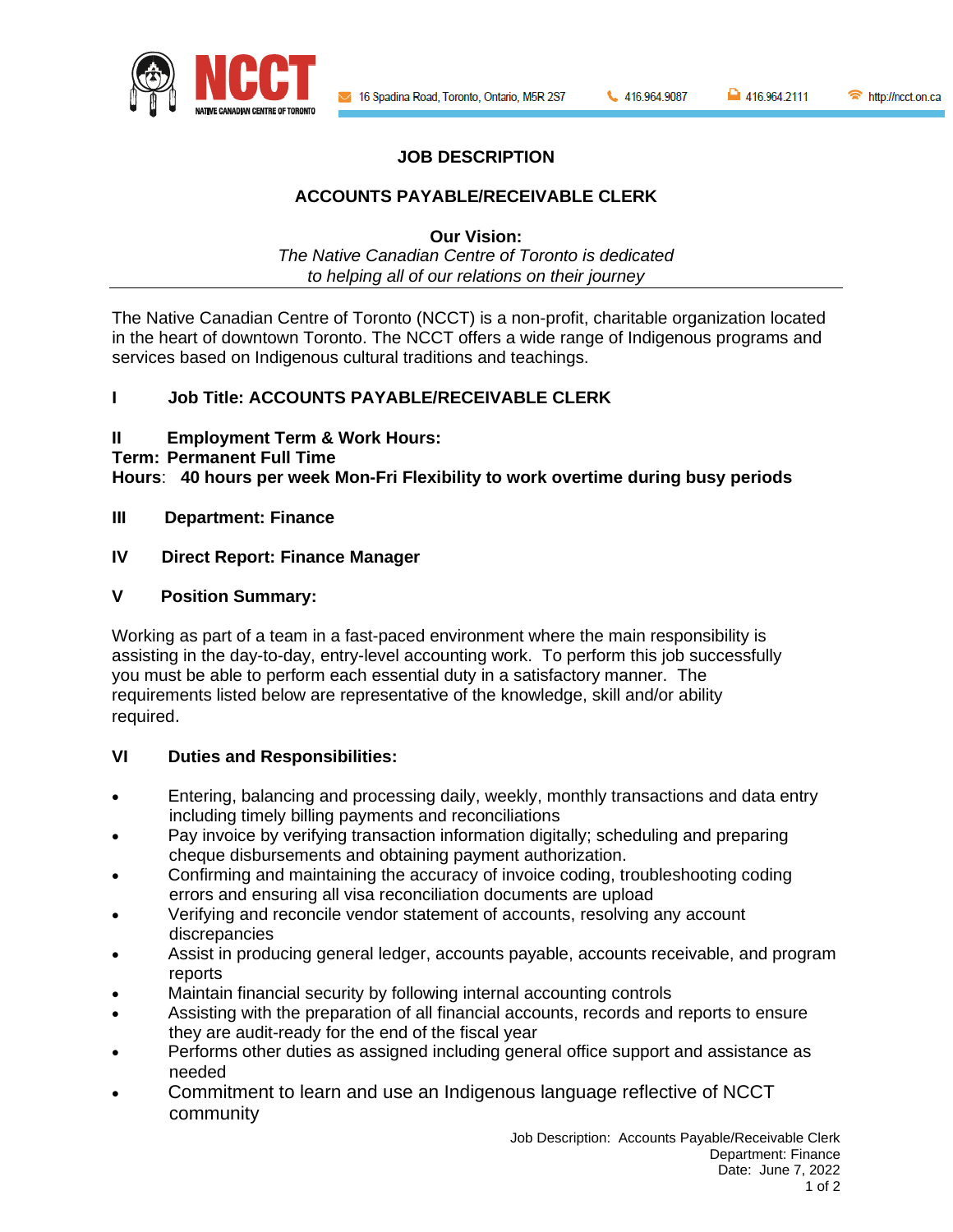

416.964.9087

http://ncct.on.ca

# **VII QUALIFICATIONS:**

- Associates, Bachelor's, business administration or related degree in accounting or equivalent work experience
- Excellent attention to detail, communication and interpersonal skills are essential
- 3 years relevant experience in a computerized accounting environment
- Special consideration will be given for experience in the non-profit sector
- Sound knowledge of General Accepted Accounting Principles (GAAP)
- Experience with accounting and database knowledge of MS Office and Sage 300
- Awareness of Aboriginal culture
- Criminal Reference Clearance (CPIC) and/or Vulnerable Sector Clearance are requirements for the employment offer
- Experience working within an Indigenous organization or with the Indigenous community an asset
- Knowledge of Indigenous languages and culture represented in NCCT community
- Must be legally entitled to work in Canada in accordance with relevant provincial or territorial legislation and regulations
- Ensures the NCCT response is consistent with current local, provincial, and federal health guidelines and orders

### **VIII Working Conditions:**

**Typical office setting** 

### **IX Physical requirements:**

- Ability to climb 3 flights of stairs throughout the day
- Able to lift a minimum of 10 lbs.

++++++++++++++++++++++++++++++++++++++++++++++++++++++++++++++++++++++++

*The successful candidate is expected to contribute positively to the implementation of the NCCT's vision and mission, operate in a collaborative team setting and maintain high and professional productivity levels and quality of service.*

*This is a* **full-time position***. Salary is commensurate with qualifications and experience. Although preference will be given to Indigenous applicants (First Nations, Metis and Inuit), all qualified candidates are encouraged to apply.*

*We thank all applicants for their interest however only those candidates selected for interviews will be contacted.*

*If this position interests you, please submit your resume and a cover letter to:*

**Robert Lebel Human Resources Specialist robert.lebel@ncct.on.ca Deadline: until filled**